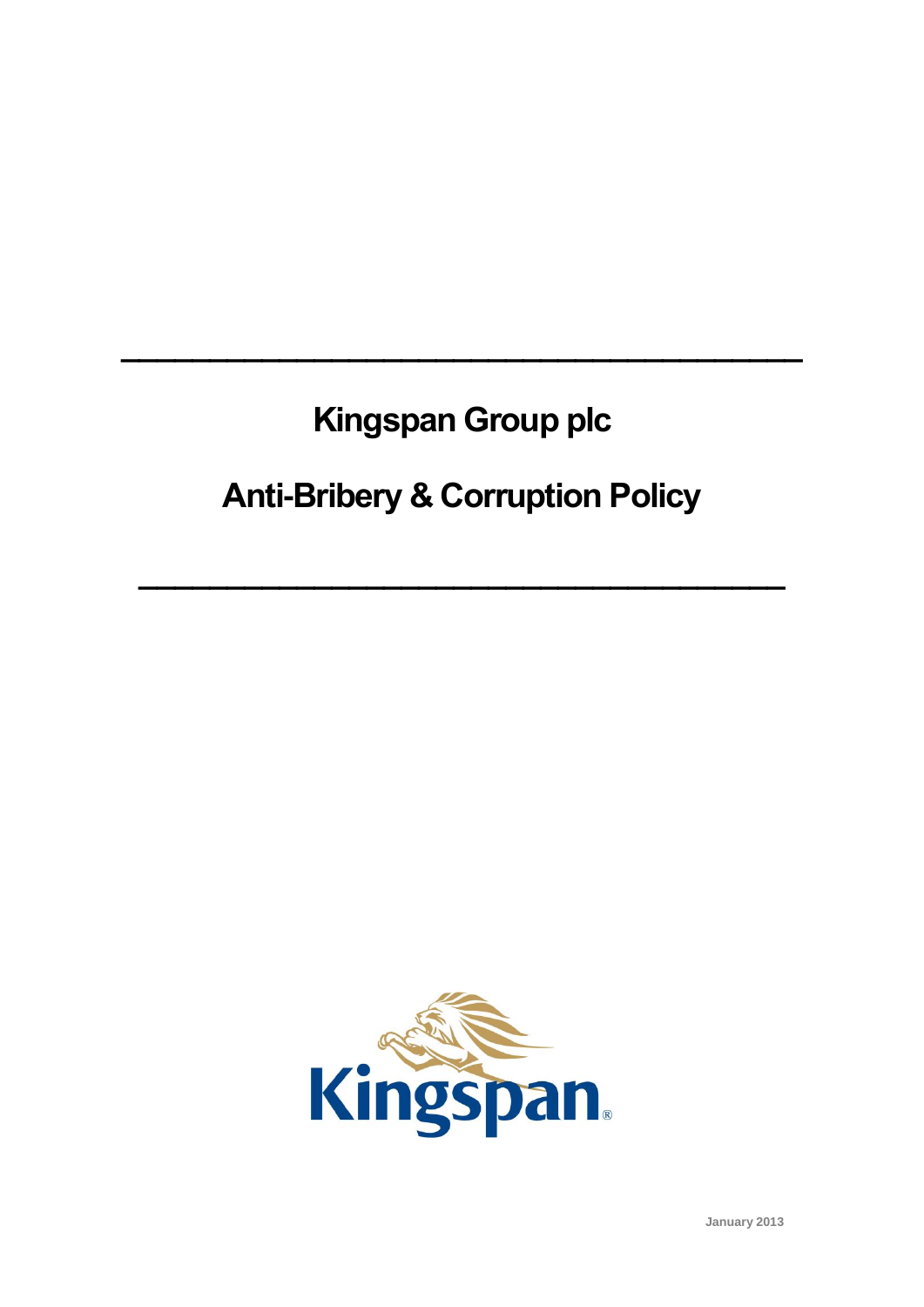# **Foreword**

*"Kingspan's approach to bribery and corruption is very simple. Kingspan maintains a zero tolerance towards bribery and it is prohibited in any form.* 

*It is essential that Kingspan conducts its business fairly, honestly and openly both on a domestic and international basis."*

#### *Gene M Murtagh, CEO Kingspan Group plc*

## **Our business principles state**

We will not seek, offer or accept gifts, hospitality, bribes or other inducements, which encourage or reward a decision. We will report and record any potential exceptions to this principle.

## **Objectives**

To ensure compliance by Kingspan with anti-bribery and anti-corruption laws in every jurisdiction in which we operate, as any violation could subject Kingspan, its directors and employees to severe penalties, including fines and imprisonment, and could be very damaging to Kingspan's business and its reputation.

### **Scope**

This policy is applicable to Kingspan Group plc and all its subsidiaries and joint ventures (with an interest of 50% or more), and their directors, officers and employees. The policy applies to all our business, both international and domestic, wherever it is carried on.

The policy also covers our agents and other persons acting on our behalf, in respect of whom we are under a duty to ensure that adequate procedures are in place to prevent bribery by such persons.

#### **What the policy means**

This policy prohibits:

- offering, promising, or giving a bribe;
- requesting, agreeing to receive, or accepting a bribe;
- whether in cash, or by way of other inducement;
- to or from any person or company, wherever they are situated and whether they are a public official/public foreign official or body, or private person or company;
- by any individual employee, agent or other person or body acting on Kingspan's behalf;
- in order to gain any commercial, contractual or regulatory advantage for Kingspan in a way which is unethical;
- or in order to gain any personal advantage, pecuniary or otherwise, for the individual or anyone connected with the individual.

Failure to comply with this policy may, depending on the circumstances, result in disciplinary action, up to and including dismissal, and/or prosecution.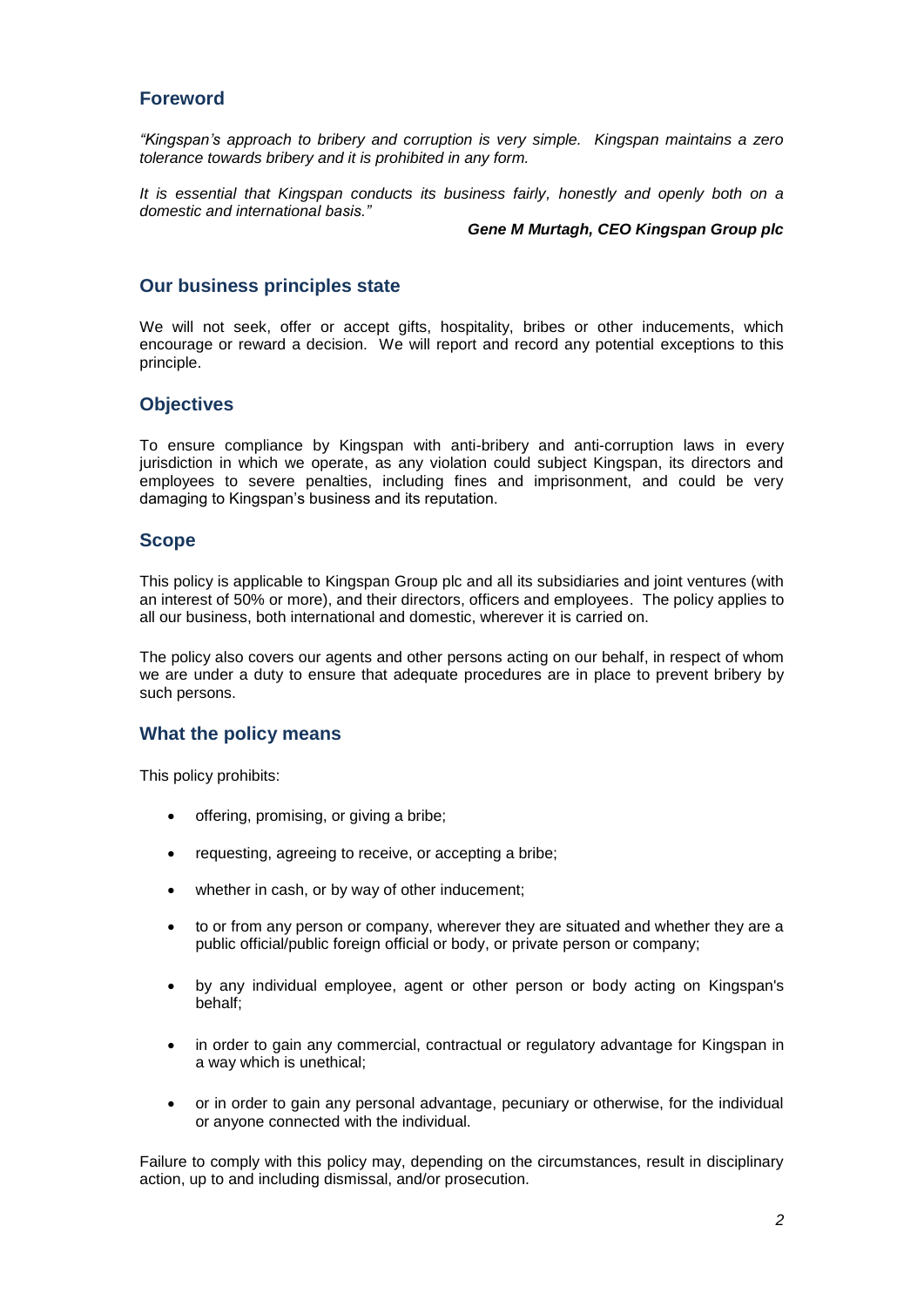# **Facilitation payments**

This policy prohibits 'facilitation' or 'grease' payments as these are bribes and illegal, and breach our Business Principles.

Facilitation payments are small payments made to secure or speed up routine actions, usually by public officials.

If you have doubts about a payment and suspect that it might be considered a facilitation payment, only make the payment if the official or third party can provide a formal receipt or written confirmation of its legality. If practicable, obtain your line managers approval for the payment or consult the Legal & Compliance Team. If the demand is accompanied by an immediate threat of physical harm then safety must come first, and you should make the payment and then report it immediately to your line manager or the Legal & Compliance Team outlining the circumstances and amount of the payment.

## **Political contributions**

This policy prohibits the making of political contributions in any form. Our Business Principles state that as a corporate entity, we will act with absolute political neutrality. We will abstain from any direct or indirect participation that could be interpreted as taking a position in favour of or against legitimate political parties. In particular, we will not make contributions or donations of any type, whether in cash or in kind, in support of political parties, organisations, factions, movements or public or private entities whose activities are clearly linked with political activity.

## **Charitable contributions**

It is important to ensure that any contributions or sponsorships are not used as a pretence for bribery. A review of the charitable contribution and the end use of the funds must take place before making the payment.

## **Hospitality, promotional and other business expenditure**

Bona fide hospitality and promotional, or other business expenditure which seeks to improve the image of the business, better present products and services, or establish cordial relations, is recognised as an established and important part of doing business and it is not the intention of this policy to prohibit such behaviour. Hospitality and promotional or other similar business expenditure should be reasonable and proportionate. Where hospitality is expected to exceed €4,000 then this must be formally approved by a divisional director prior to commencement.

#### **Gifts**

It is accepted practice that from time to time, to promote the best interest of the Company, gifts will be offered to third parties but will not exceed a value of €350. These gifts will never be viewed as inducements for business.

Employees are allowed to accept gifts where the value does not exceed  $€150$ . Any gifts received in excess of this value must be declared to your line manager, who will decide whether you should accept or decline the gift on behalf of the company. These gifts where accepted, will be registered in the Company's register of gifts.

## **What if I am not sure?**

If anyone is in doubt as to whether a potential act constitutes bribery or an improper inducement, the matter should be referred to your line manager or the Legal & Compliance Team before proceeding.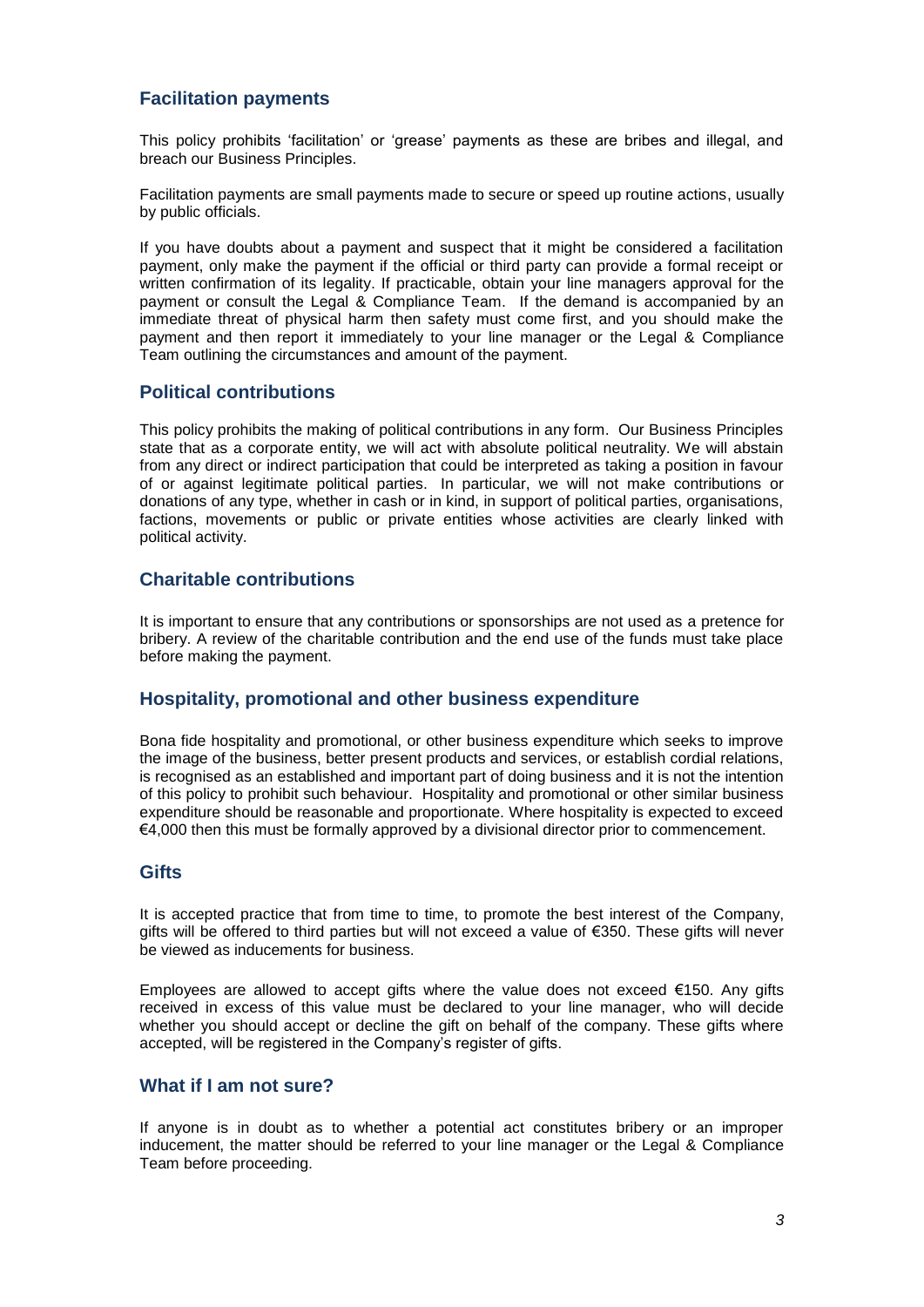Any eventuality not covered by this policy should be referred to your line manager or the Legal & Compliance team.

## **Employee responsibility**

The prevention, detection and reporting of bribery is the responsibility of all employees throughout Kingspan. An individual who is concerned about another individual's noncompliance with this policy should raise the matter in the first instance with their line manager or by using the Confidential Helpline (see details set out below).

#### **Risk assessment, due diligence and review**

Kingspan will conduct a periodic risk assessment. Key risk factors are:

- business conducted in countries with a high propensity for corruption;
- business conducted through sales agents, joint ventures or other third parties;
- business conducted with government customers;
- operations where business entertainment is a significant element of the sales process;
- previous incidents of bribery within the company or industries/countries in which the company operates.

Due diligence should be undertaken by employees and associated persons prior to entering into any contract, arrangement or relationship with a potential agent, intermediary or representative. The scope and extent of the due diligence will be informed by the results of the risk assessment, but may include some or all of the following:

- communicating Kingspan's anti-bribery policy to the third party;
- requesting a copy of their compliance policies, training materials, risk assessment and reports;
- assessing the third party's reputation and seeking references where appropriate;
- incorporating appropriate anti-bribery terms and conditions in the commercial agreement with the agent/intermediary.

Kingspan will conduct regular internal audits by the Legal & Compliance Team to ensure compliance and the effectiveness of Kingspan's Anti-Bribery & Corruption Policy and procedures.

#### **Training and awareness**

We will ensure that our employees are trained to comply with this policy in accordance with regulatory best practice and (in certain jurisdictions) statutory obligations to prevent bribery by, among other things, having an adequate training and compliance regime.

Kingspan will provide regular training on its corruption policies to its director's, employee's, representatives, and business partners. Training will be tailored to meet the requirements identified in the risk assessment(s).

Those requiring specific and immediate guidance on Kingspan's Anti-Bribery & Corruption Policy should contact their line manager or a member of the Legal & Compliance Team, or Kingspan's Group Company Secretary.

#### **Reporting and investigation**

To report potential breaches of this policy, individuals can use the Confidential Helpline (see details set out below). Concerns can be reported anonymously without fear of intimidation, reprisal or retaliation.